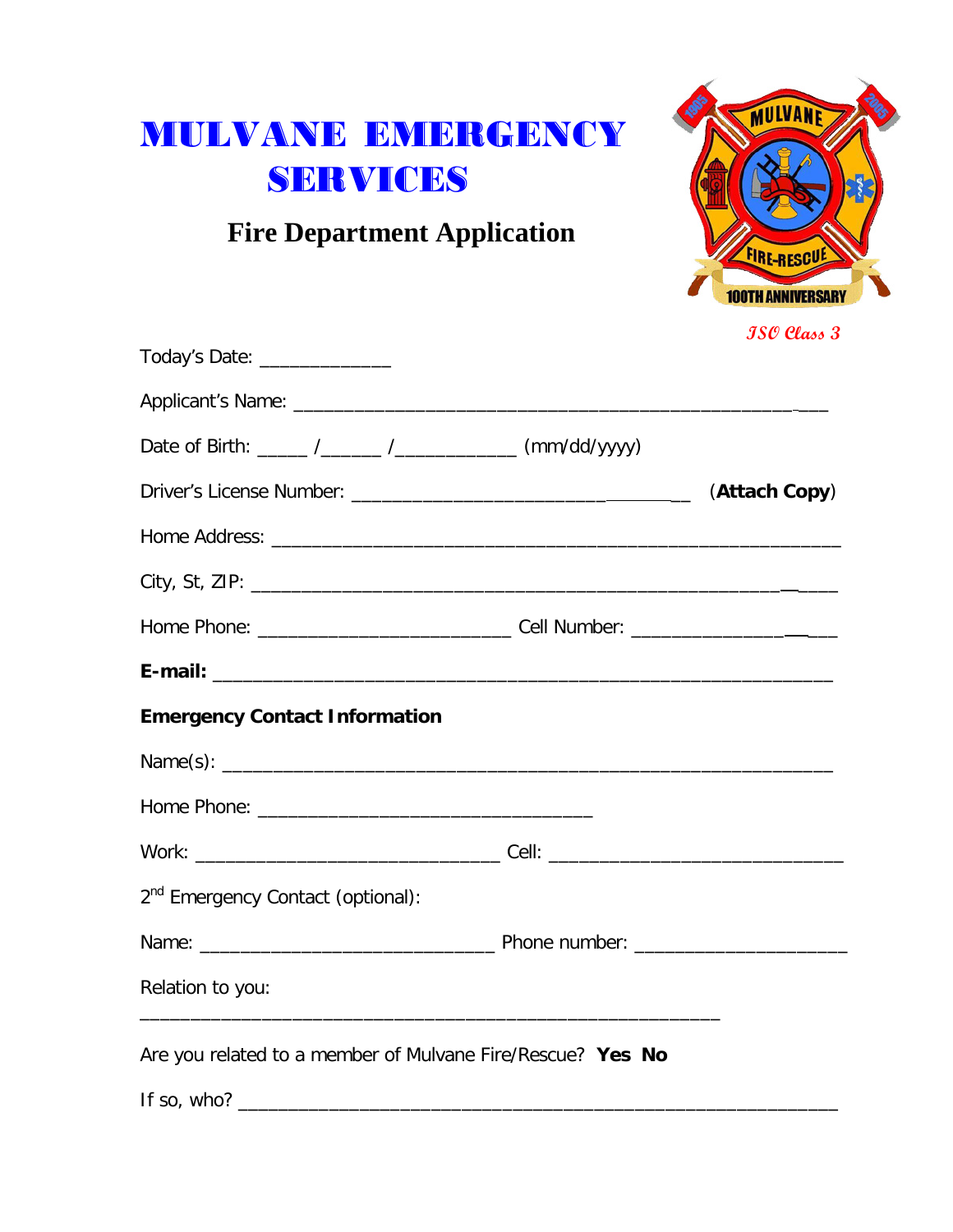### **MEDICAL INFORMATION**

Your Doctor's Name and Phone:

Are you on any Medications? NO YES (List below and what is being treated)

\_\_\_\_\_\_\_\_\_\_\_\_\_\_\_\_\_\_\_\_\_\_\_\_\_\_\_\_\_\_\_\_\_\_\_\_\_\_\_\_\_\_\_\_\_\_\_\_\_\_\_\_\_\_\_\_\_\_\_\_\_\_\_\_\_

\_\_\_\_\_\_\_\_\_\_\_\_\_\_\_\_\_\_\_\_\_\_\_\_\_\_\_\_\_\_\_\_\_\_\_\_\_\_\_\_\_\_\_\_\_\_\_\_\_\_\_\_\_\_\_\_\_\_\_\_\_\_\_\_\_

\_\_\_\_\_\_\_\_\_\_\_\_\_\_\_\_\_\_\_\_\_\_\_\_\_\_\_\_\_\_\_\_\_\_\_\_\_\_\_\_\_\_\_\_\_\_\_\_\_\_\_\_\_\_\_\_\_\_\_\_\_\_\_\_\_

\_\_\_\_\_\_\_\_\_\_\_\_\_\_\_\_\_\_\_\_\_\_\_\_\_\_\_\_\_\_\_\_\_\_\_\_\_\_\_\_\_\_\_\_\_\_\_\_\_\_\_\_\_\_\_\_\_\_\_\_\_\_\_\_\_

\_\_\_\_\_\_\_\_\_\_\_\_\_\_\_\_\_\_\_\_\_\_\_\_\_\_\_\_\_\_\_\_\_\_\_\_\_\_\_\_\_\_\_\_\_\_\_\_\_\_\_\_\_\_\_\_\_\_\_\_\_\_\_\_\_

Are you allergic to anything? NO YES (List Below)

Do you have any limitations (physical, medical, psychological) that could prevent you from performing the duties of a Reserve Firefighter? **No Yes**, (If yes explain)

## **BACKGROUND INFORMATION**

College :

High School Graduate / GED

What interests you about becoming involved with Mulvane Fire / Rescue?

Are you able to attend meetings and training on a regular basis (most are Thursday nights from 7:00 – 10 pm)? **Yes No** (If no, why?)

\_\_\_\_\_\_\_\_\_\_\_\_\_\_\_\_\_\_\_\_\_\_\_\_\_\_\_\_\_\_\_\_\_\_\_\_\_\_\_\_\_\_\_\_\_\_\_\_\_\_\_\_\_\_\_\_\_\_\_\_\_\_\_\_\_

\_\_\_\_\_\_\_\_\_\_\_\_\_\_\_\_\_\_\_\_\_\_\_\_\_\_\_\_\_\_\_\_\_\_\_\_\_\_\_\_\_\_\_\_\_\_\_\_\_\_\_\_\_\_\_\_\_\_\_\_\_\_\_\_\_

Have you ever been arrested, ticketed or fined? **No Yes** If so, list the date and charge:

\_\_\_\_\_\_\_\_\_\_\_\_\_\_\_\_\_\_\_\_\_\_\_\_\_\_\_\_\_\_\_\_\_\_\_\_\_\_\_\_\_\_\_\_\_\_\_\_\_\_\_\_\_\_\_\_\_\_\_\_\_\_\_\_\_

\_\_\_\_\_\_\_\_\_\_\_\_\_\_\_\_\_\_\_\_\_\_\_\_\_\_\_\_\_\_\_\_\_\_\_\_\_\_\_\_\_\_\_\_\_\_\_\_\_\_\_\_\_\_\_\_\_\_\_\_\_\_\_\_\_

#### **WORK INFORMATION**

Current Employer: \_\_\_\_\_\_\_\_\_\_\_\_\_\_\_\_\_\_\_\_\_\_\_\_\_\_\_\_\_\_\_\_\_\_\_\_\_\_\_\_\_\_\_\_\_\_\_\_\_\_

Address: \_\_\_\_\_\_\_\_\_ \_\_\_\_\_\_\_\_\_\_\_\_\_\_\_\_\_\_\_\_\_\_\_\_\_\_\_\_\_\_\_\_\_\_\_\_\_ \_\_\_\_\_\_\_\_